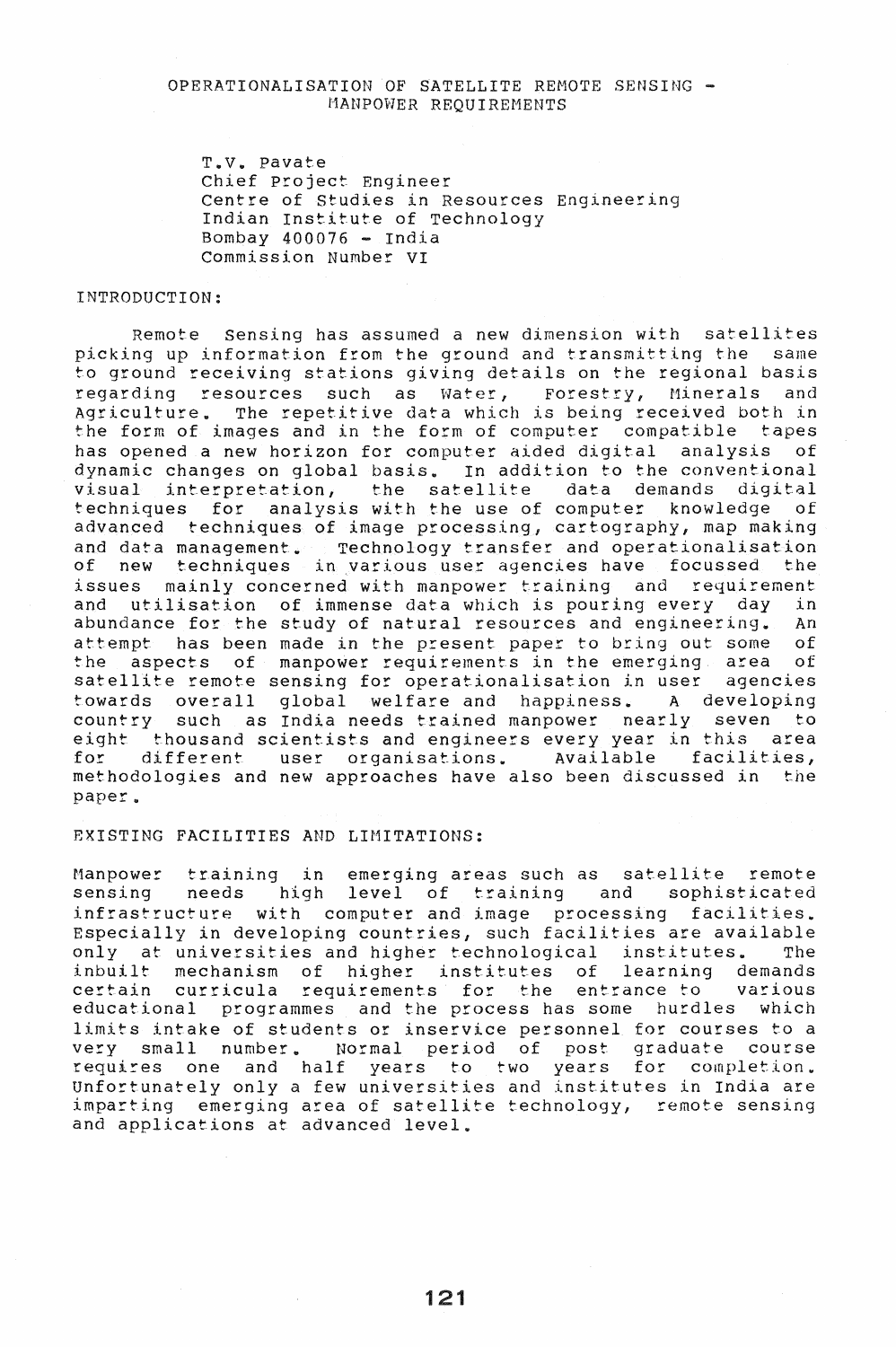Space technology has developed to a great extent in all its facets since 1957 when SPUTNIK was put in orbit. However precious little has been done in educational curricula for introducing suitable course content at undergradate level in all science and<br>engineering courses. Only hand picked physcists and some picked physcists and some engineers and scientists are pursuing the advances of space technology and some of its spinoffs including remote sensing and applications. If developing countries desire to keep pace with<br>the advancements in this emerging area and to reap the benefits advancements in this emerging area and to reap the benefits for human excellance, then the present educational system has to introduce many changes and novelties. In order to meet the immediate and urgent needs of operationalisation, new methods such as nonformal training and concept of advanced centres should be explored.

NONFORMAL TRAINING AND ADVANCED CENTRES FOR RESEARCH, DEVELOPMENT AND TRAINING:

Keeping in view, the requirement of manpower for operationalisation of emerging area of satellite remote sensing in various user agencies nonformal training would go a long way in increasing the number of trained manpower. Such nonformal training programmes can be incorporated in advanced centres of research and development in the area of space technology and remote sensing. Advanced centres in the area of satellite remote sensing can be independenly established at various places or can be located in the environment of higher technological institutes. This arrangement will facilitate the centre to take advantages of higher educational environment as well as organise courses under nonformal programmes. In such programmes there will be sufficient flexibility for entrance to various courses for trainees coming from different user organisations. Course contents can be formulated as per requirements of trainees. Duration of a training course also depends on the background of trainee officers from different organisations.

#### TRAINING FACILITIES:

Under nonformal programme, different types of courses are arranged for different durations as follows.

i) One week duration courses for decision makers and senior executives. Such courses play an important role in propagating the importance of potentialities of satellite remote sensing and its applications to themes such as water resources, mineral resources, forestry, pedology, terrain evaluation, landuse and urban development, such courses will also stress the importance of geodata base and image processing techniques. The course will contain about 15 expert lectures and 3 practical sessions which will focus the potentialities of satellite remote sensing to various themes.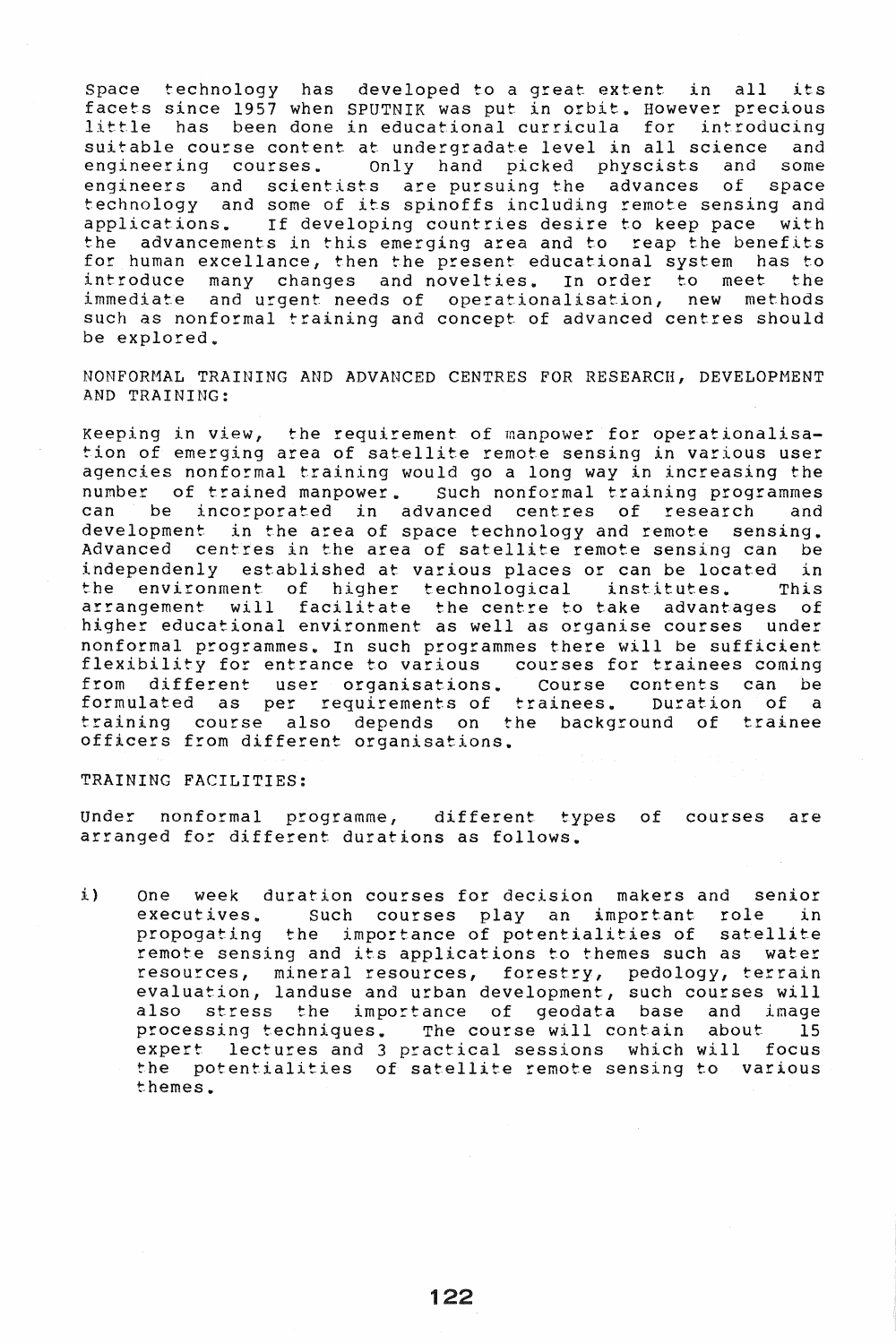ii) TWO weeks, four weeks, sixteen weeks courses for middle level trainees - series of lectures and practical sessions giving ample practices on digital analysis.

Expert lectures will be arranged by eminent personalities hailing from important institutions within and outside<br>India. In this connection it is desirable to have close In this connection it is desirable to have close link amongst developed and developing countries. The main objective of manpower training for operationalisation is<br>kept in mind. Such courses will be very useful for the Such courses will be very useful for the<br>ts and engineers who would help in working scientists and engineers who would help in horizontal transfer of technology in various user agencies after their training. During medium and long term courses, trainee officers will have independent project works which will be done by using digital techniques.

Use of satellite data demands an integrated approach. Inservice scientists and engineers of different backgrounds - geologists,<br>foresters, civil engineers, agriculture graduates computer foresters, civil engineers, agriculture graduates computer statisticians, all have to be exposed to new techniques. For such an integrated approach the courses need to be always seperately thought of taking into consideration and considering the background and individual group requirements. They will have to be designed and formulated accordingly in the most copitum way. This needs continuous monitoring of optimum way. This needs continuous monitoring requirements of the training programmes. It may be required that the courses have to be arranged at a working place away from the Centre. under such circumstances, mobile van equipped with all facilities including image processing equipment would go a long way. The van can be taken to places of training and would thus enable the trainees to work on image processing systems at their own environment and place of work.

#### AUDIO VISUAL PROGRAMMES:

In order to make use of all modern methodologies, it is possible in nonformal education to prepare different modules for seperate groups coming from different user agencies. They can be supplied to them by post or messanger and major portions of expert lectures can be covered by videos and other audio visual cassettes etc. For direct on the spot handling of the satellite data, arrangements can be locally made with the use of well equipped mobile van.

### DISTANCE EDUCATION SYSTEM :

In order to increase the number of trained personnel, concept of distance education which involves, broadcasting and television can be explored. This needs natioal organisational set up to handle the different facets of activities connected with<br>broadcasting and televising and preparations of programmes and televising and preparations of programmes connected with satellite remote sensing and its application to different themes.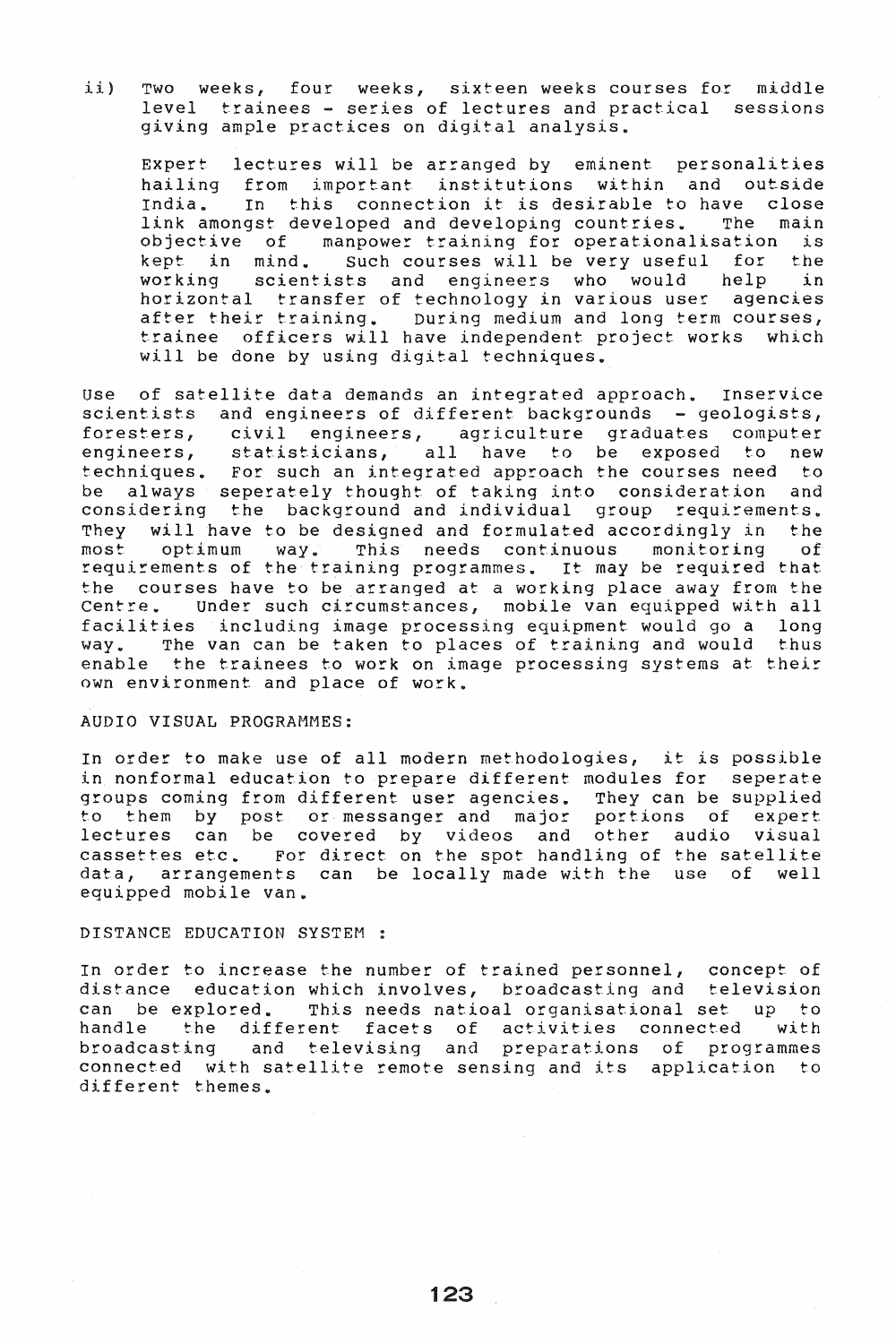#### CODE OF PRACTICE AND STANDARD SPECIFICATIONS:

Operationalisation involves two aspects i) manpower training ii)<br>successful implementation of new technologies in day to day successful implementation of new technologies in day to programmes. Thus for implementation, it is required to change the existing code of practices in user agencies especially in public works department, irrigation, forestry etc.

These organisations need standard specifications at the national level so that uniform practices are introduced in their routine working codes. These codes will also have to be reviewed continuously so as to keep pace with developments especially in schermodusry so as to keep pace wren deveropments especially in satellite remote sensing. The whole concept of slow official<br>routine has to give way for dynamic working model. In view of abundant data flooding almost everyday from satellites, it has become absolutely necessary to adopt geographical data system using satellite data at district, state and national levels. System has to have a national grid inter linking all the units.<br>This arrangement not only will integrate the latest information This arrangement not only will integrate the latest system but also increase the efficacy and effectivenes of national planning and execution. Thus operationalisation is a an<br>involved process consiting of manpower training, evolving process consiting of manpower training, standard specifications and code of practices and formation of geodata base information system. Incidentlly,such an operational activity would generate new employment opportunities right from grassroot level to the topmost decision making level.

# CONCLUSION:

Considering various aspects of operationalisation of satellite remte sensing keeping in view manpower requirements the following conclusions could be drawn for the consideration and necessary implementation

- i) Nonformal training programmes should be encouraged various relevant advanced centres allover the country training of inservice engineers and scientists in emerging technology of satellite remote sensing at for the
- ii) Concept of well equipped mobile vans should be given thought and pilot studies and implementation may be encouraged
- iii) New teaching aids audio visual programmes video recordings to be encouraged in the area of propogating the use of potentials of satellite remote sensing and its various should lookafter preparation of programmes with the involvement of experts\_ Advantages of distance education methodologies can also be taken for the programmes for training.
- iv) Decision makers and top executives of various user agencies take necessary steps to evolve new code practices and national standard specifications incorporating the usage of satellite remote sensing technologies and